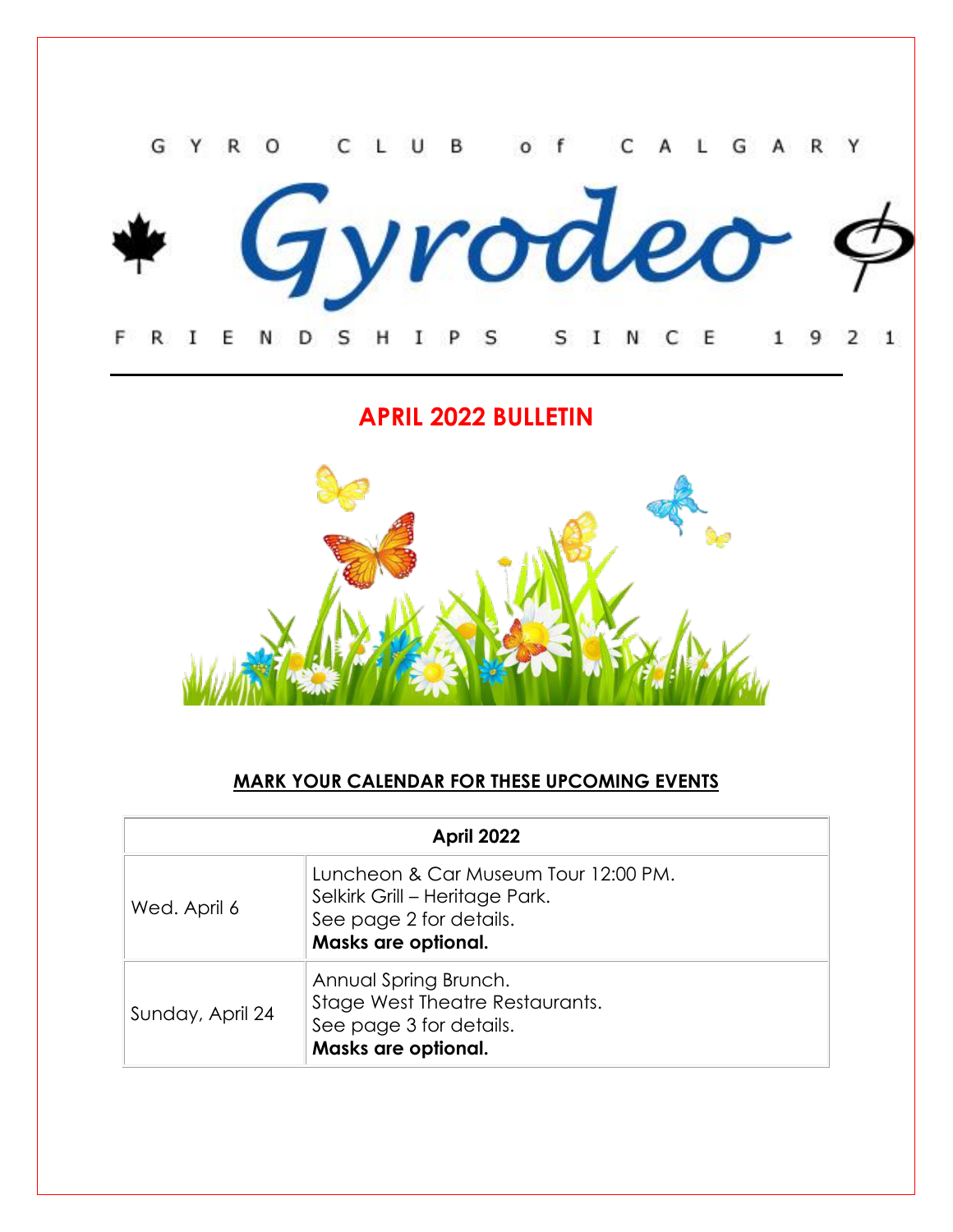**Page 2.**

# **LUNCHEON and CAR MUSEUM TOUR – April 6**



Join us for our monthly Men's Luncheon Wednesday April 6 at 12:00 pm at the Selkirk Grille at Heritage Park. The cost is \$30.00 which includes lunch, parking and the optional guided tour of the Gasoline Alley Car Museum. The guided tour takes place following lunch. Hosted by Team Campbell.

> **Pay at the door. Gyro guests are welcome.**

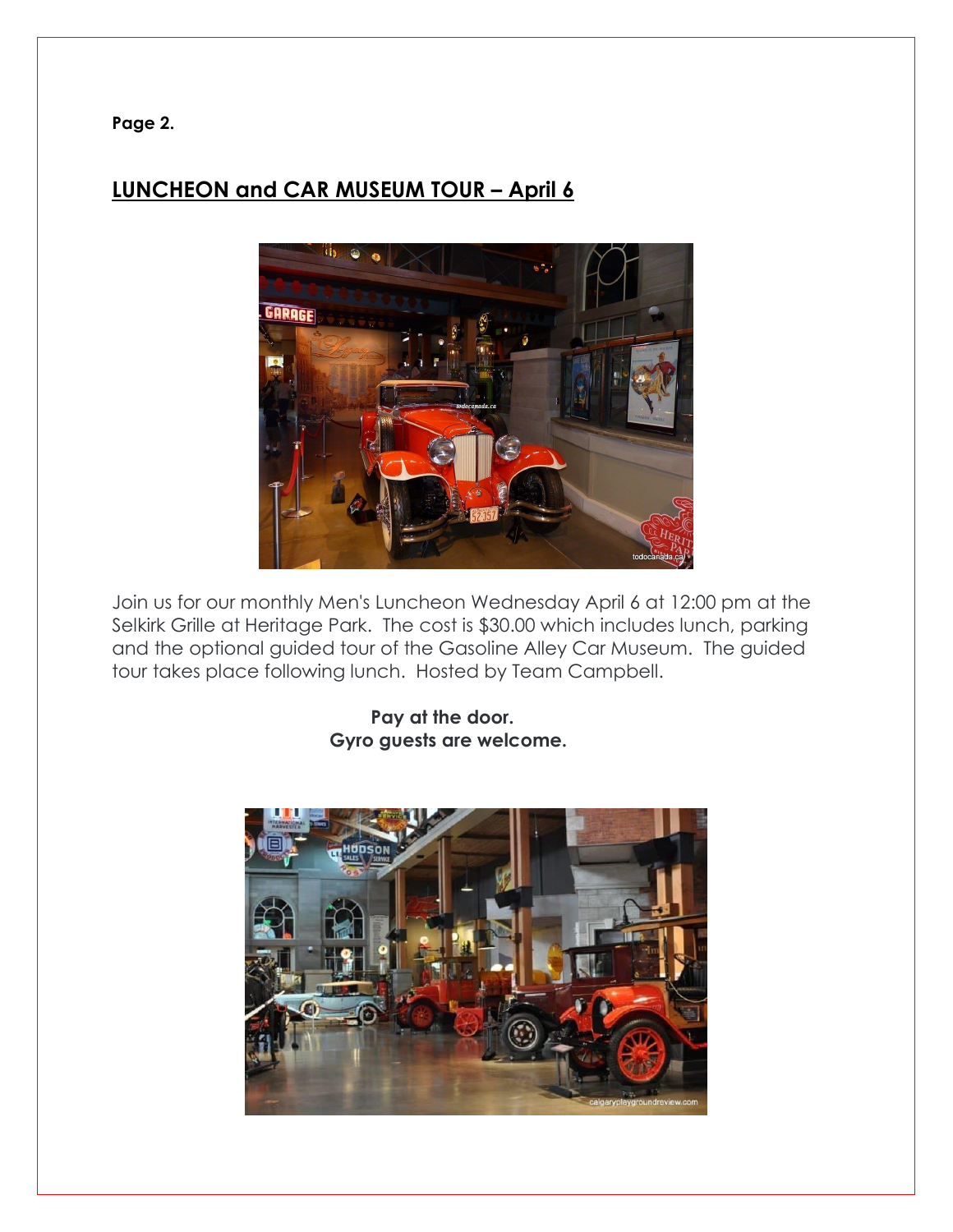**Page 3.**



# **CALGARY GYROS SPRING BRUNCH AT STAGE WEST**

**WHEN** 

## **SUNDAY, APRIL 24 AT 10:30 AM**

**WHERE** 

# **STAGE WEST CALGARY 727 42 AVE SE CALGARY, AB**



You are invited to our Annual Gyros Spring Brunch, to be held at Stage West, Sunday April 24 at 10:30. Brunch and a Show! Brunch at 10:30, Showtime at Noon. Musical: Priscilla Queen of the Desert. Special Group Cost \$68.25 per person. First come first served, to be seated with the group, so make your reservations with John Hodgson as soon as possible. Etransfer to [jehodgson@shaw.ca](mailto:jehodgson@shaw.ca) or mail cheque to 339 Avonburn Rd SE, Calgary T2H 1N9. Funds must be received by March 14 (non-refundable). Hope to see you there! **Hosted by Team Campbell.**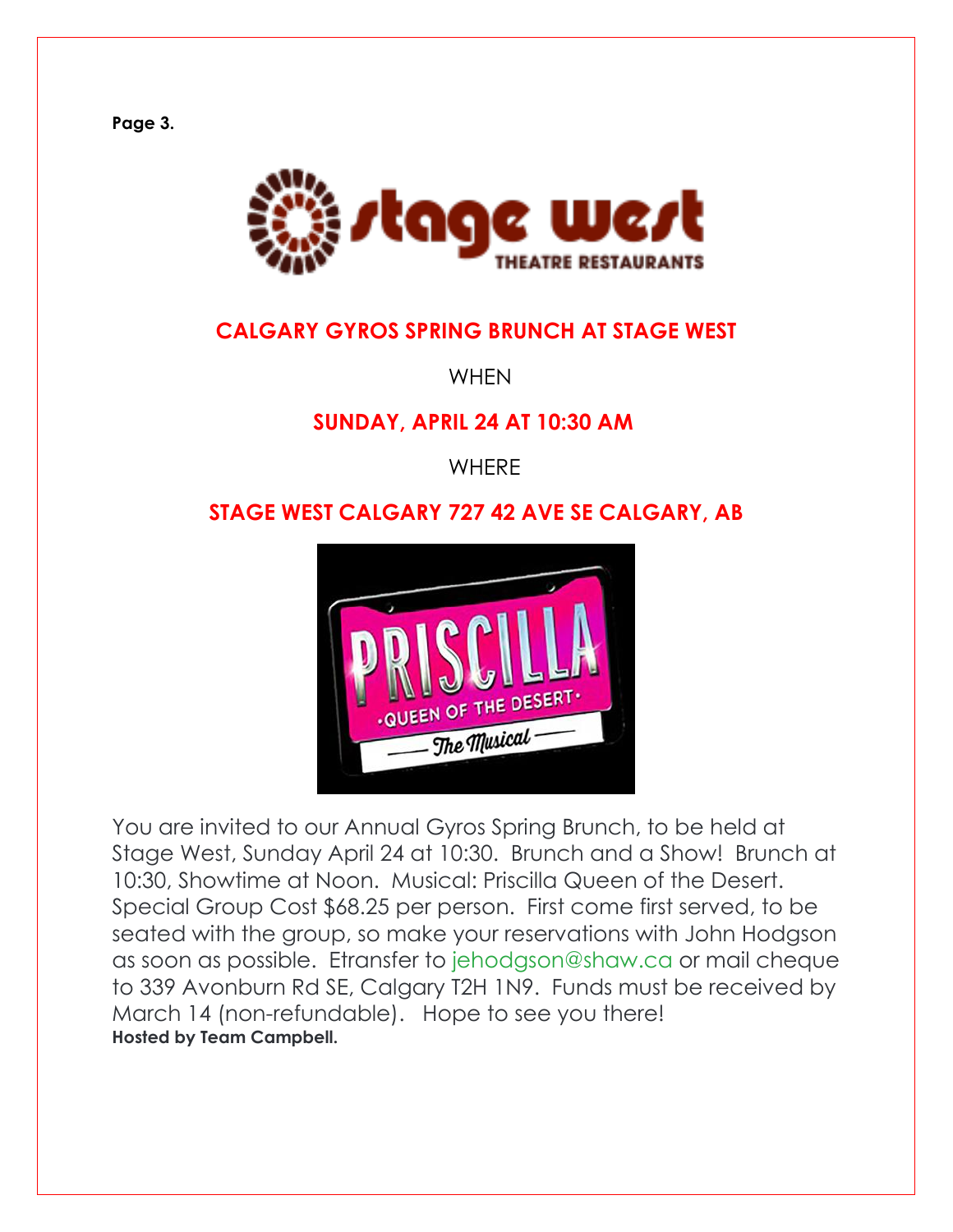**Page 4.**



### **ANNUAL CRIB TOURNAMENT – March 25, 2022**

The Cribbage Night was held at the Royal Canadian Legion #285 on Horton Road. In attendance were 22 players, including 6 guests, and Dave Pilkington of the Stampede Club.

Following supper, everyone played five games and the personal scores were added to determine the top five winners.





 **Bob Nixon & Bryan Sherwood Bob Nixon & Larry Fenton** 

At the end of the regulation games, two players were tied for first. A playoff game resulted with Bryan Sherwood the winner and Larry Fenton as second. Bryan claimed the Trophy and choice of the prizes.

Other winners were:

| Larry Fenton       | $ 2nd$             |
|--------------------|--------------------|
| Ken Baker          | $-$ 3rd            |
| Dave Krocker       | <b>_ 4</b> th      |
| <b>Bruce Marin</b> | $-5$ <sup>th</sup> |
|                    |                    |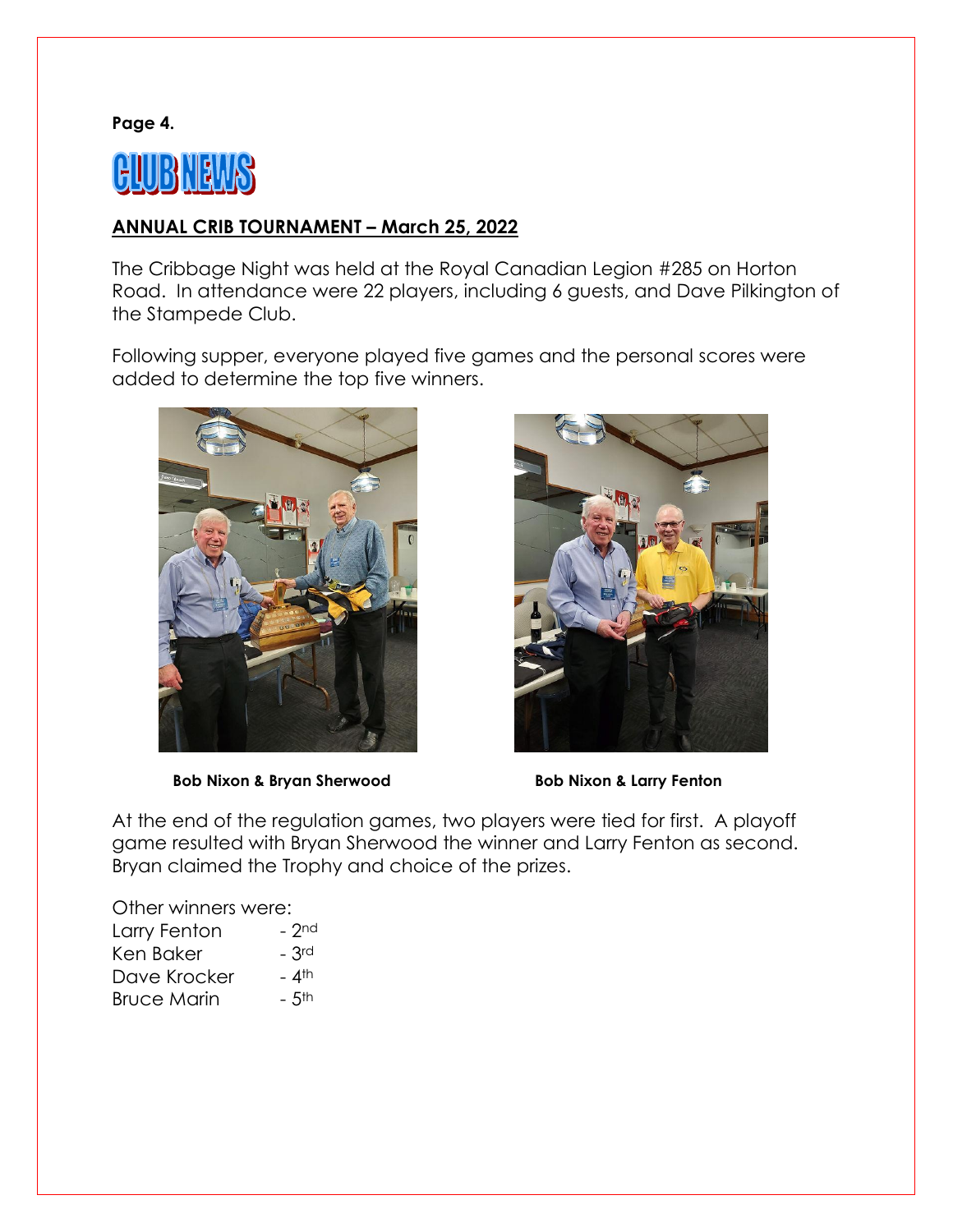### **Page 5.**

Bruce Marten also won the 'CASH' draw prize while Dave Krocker won the main door prize.

Winners of various door prizes were Gary Stephen, Ken Baker, John Hodgson, Ron Carter, Bob Nixon, Bob Ulrich, Ken Prather, and Ron Welkert.





 **Bruce Martin& Bob Nixon Dave Krocker & Bob Nixon**

A big thank you to Bryan Sherwood and Bill Schultz for collecting admissions and handing out tickets. Thanks also to Ron Carter and Bob Ulrich for handling the cash prize ticket sales. A special thank you to Garry Davies for his advice, participation and providing some of the door prizes. Prizes were also donated by Bob Nixon and Ron and Diane Carter. Thank you to the others who helped organize the evening and to all those who attended the event. **Bob Nixon**

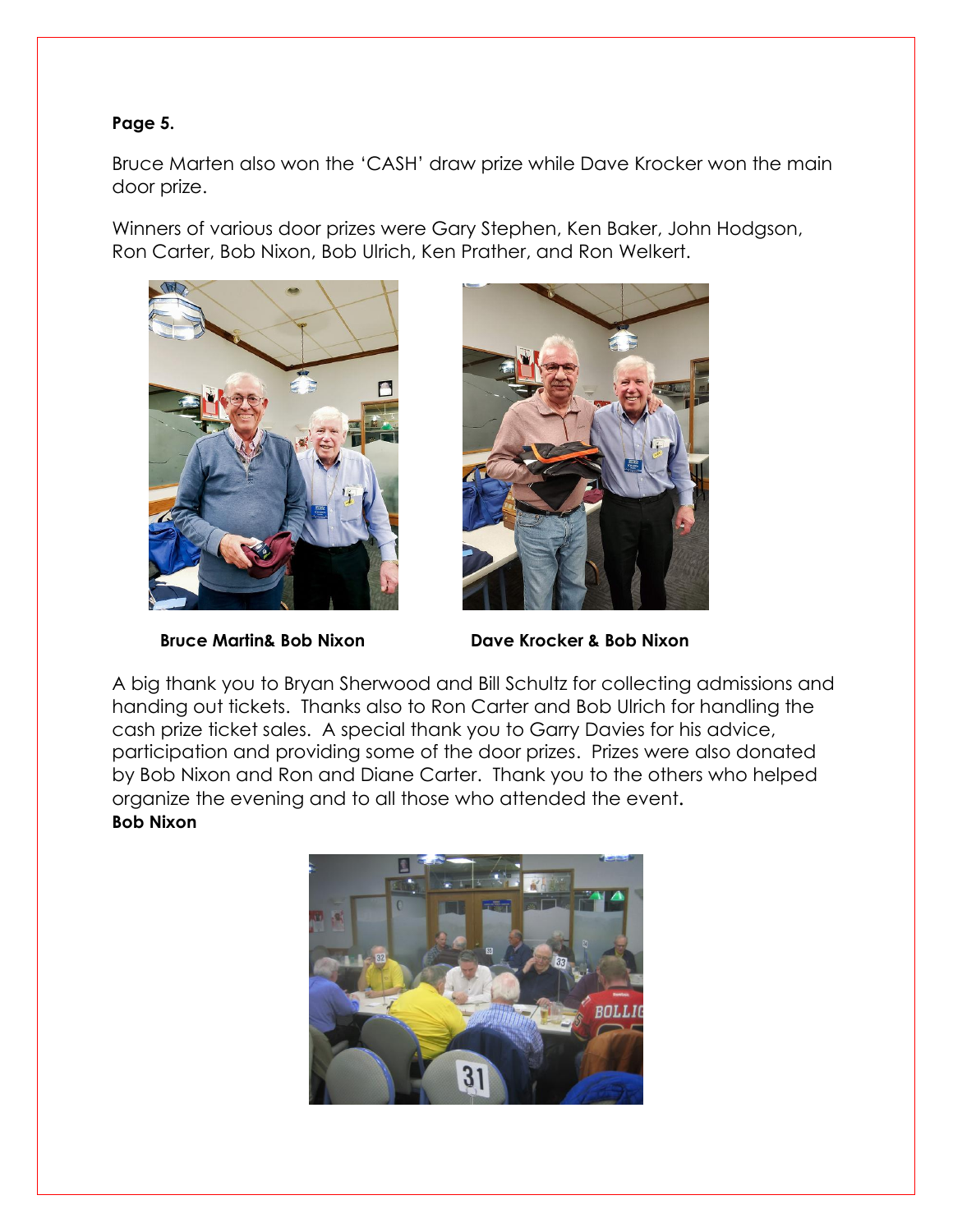### **Page 6.**

### **DISTRICT VIII CONVENTION**

Hosted by the Stampede City Gyro Club September 22 – 25, 2022 Medicine Hat, Alberta

### **INTERNATIONAL CONVENTION CANCELLED**

Hosted by the Gyro Clubs of District One June 27 – 30, 2022 Cleveland, Ohio

# BIRTHDAWS

### **APRIL**

- 2<sup>nd</sup> Terry Lynch
- 2<sup>nd</sup> Ray Colliver
- 11<sup>th</sup> Bob Ulrich
- 13<sup>th</sup> Fred Thiessen
- 14<sup>th</sup> Dave Johnson
- 21st Chet Mills

### **Have a great day, gentlemen !!!!!**



"Buttercup recognized your car coming and ran off."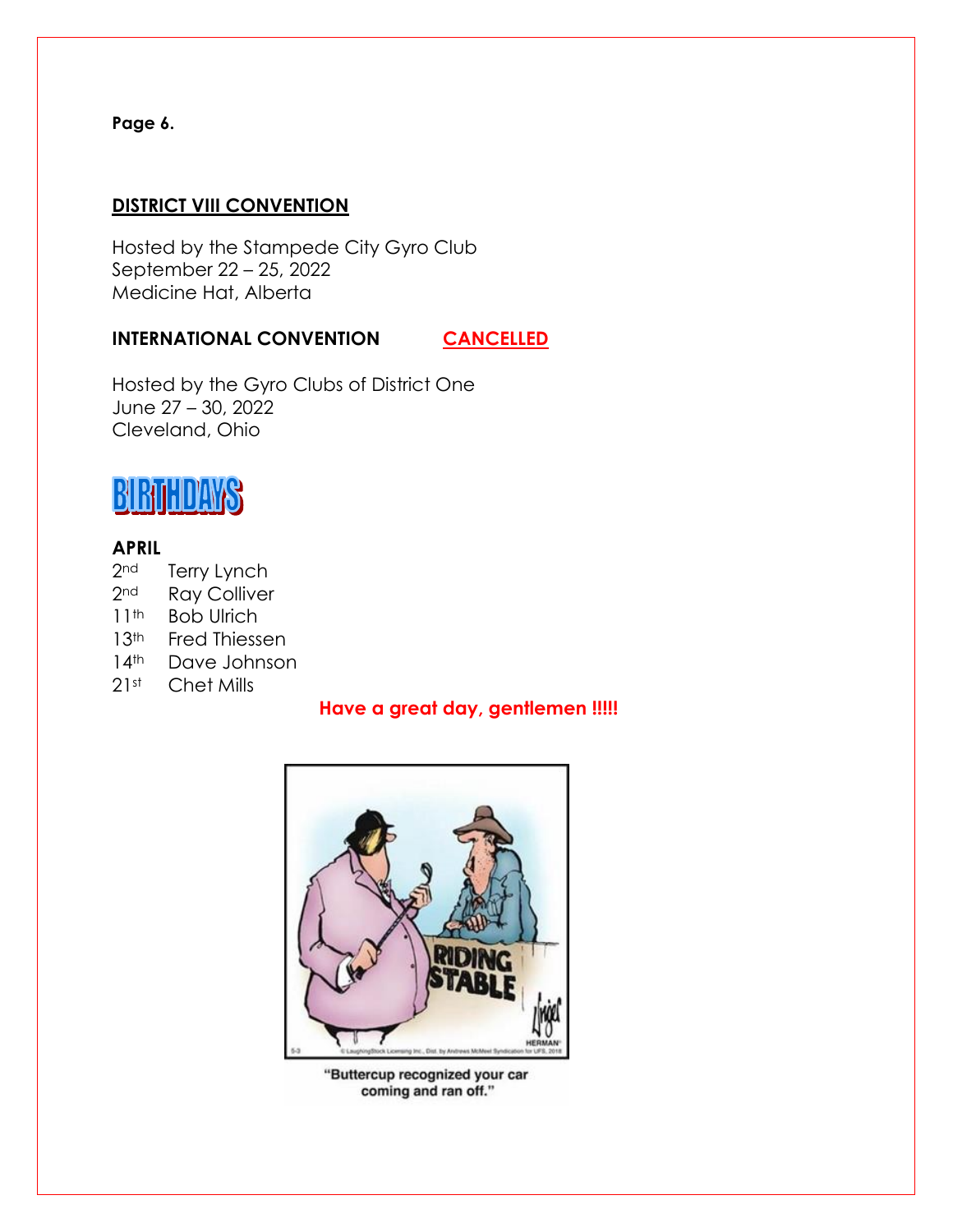**Page 7.**

# **CHANGES TO THE CLUB ROSTER**

Welcome to our newest member: Ken Schubert and his wife Teresa. 6955 Leaside Drive S.W. T3H 6H6 Tel: 403-240-0725 Email: [Ken@grandviewxp.com](mailto:Ken@grandviewxp.com)

Les and Bea Hamilton have moved. Their new address is: #316 – 223 Tuscany Springs Blvd. N.W. T3M 2M2 Email and telephone remain the same**.**

Georges Palardy has a new email address: [gpal33@telus.net](mailto:gpal33@telus.net)

Gary Cull has recently married and he and his wife, Carol, have moved. Their new address is:

9035 College Drive, Coldstream, B.C. V1B 2P7 TeL: 1-403-282-8742 Email: garycull23@gmail.com

# AUTHEBITOFHUMOR

A teenage boy had just passed his driving test and inquired with his father as to when they could discuss his use of the family car.

The father offered his son the following deal. "You bring your grades up from a C to a B average, study your Bible a little, and get your hair cut, then we will talk about the car."

The boy thought about if for a moment, decided he would settle for the offer and they agreed on it.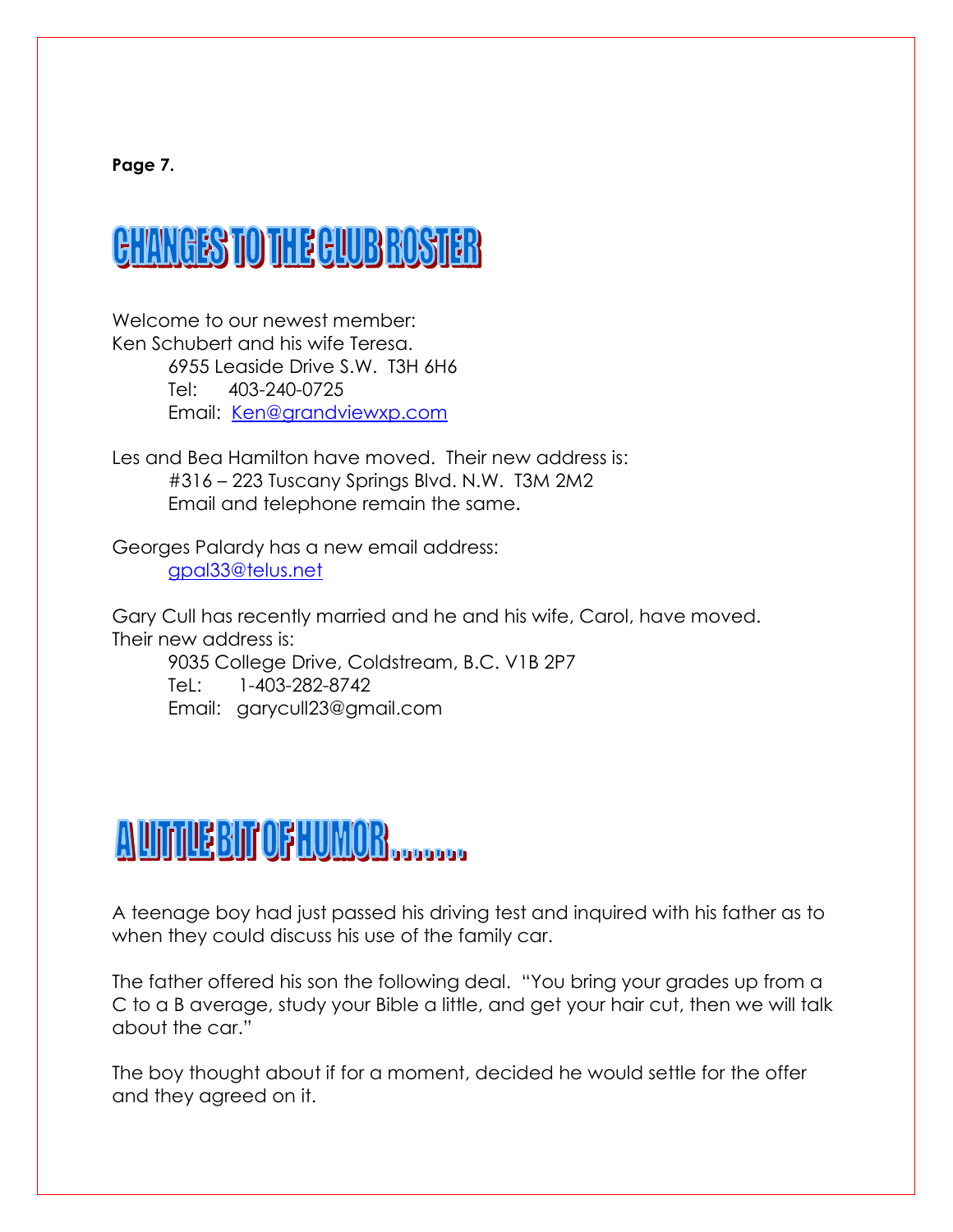### **Page 8.**

After about six weeks his father said, "Son, you've brought your grades up and I have observed that you have been studying your Bible, but I am disappointed that you haven't had your hair cut."

The boy said, "You know Dad, I've been thinking about that, and I have noticed in my studies of the Bible that Samson had long hair, Moses had long hair, and there is even strong evidence that Jesus had long hair."

Dad replied, "Did you also notice they all walked everywhere they went!"



In a trial, a Southern small-town prosecuting attorney called his first witness, a grandmotherly, elderly woman to the stand. He approached her and asked, "Mrs. Jones, do you know me?" She responded, "Why, yes, I do know you, Mr. Williams. I've known you since you were a boy, and frankly, you've been a big disappointment to me. You lie, you cheat on your wife, and you manipulate people and talk about them behind their backs. You think you're a big shot when you haven't the brains to realise, you'll never amount to anything more than a two-bit paper pusher. Yes, I know you."

The lawyer was stunned. Not knowing what else to do, he pointed across the room and asked, "Mrs. Jones, do you know the defence attorney?"